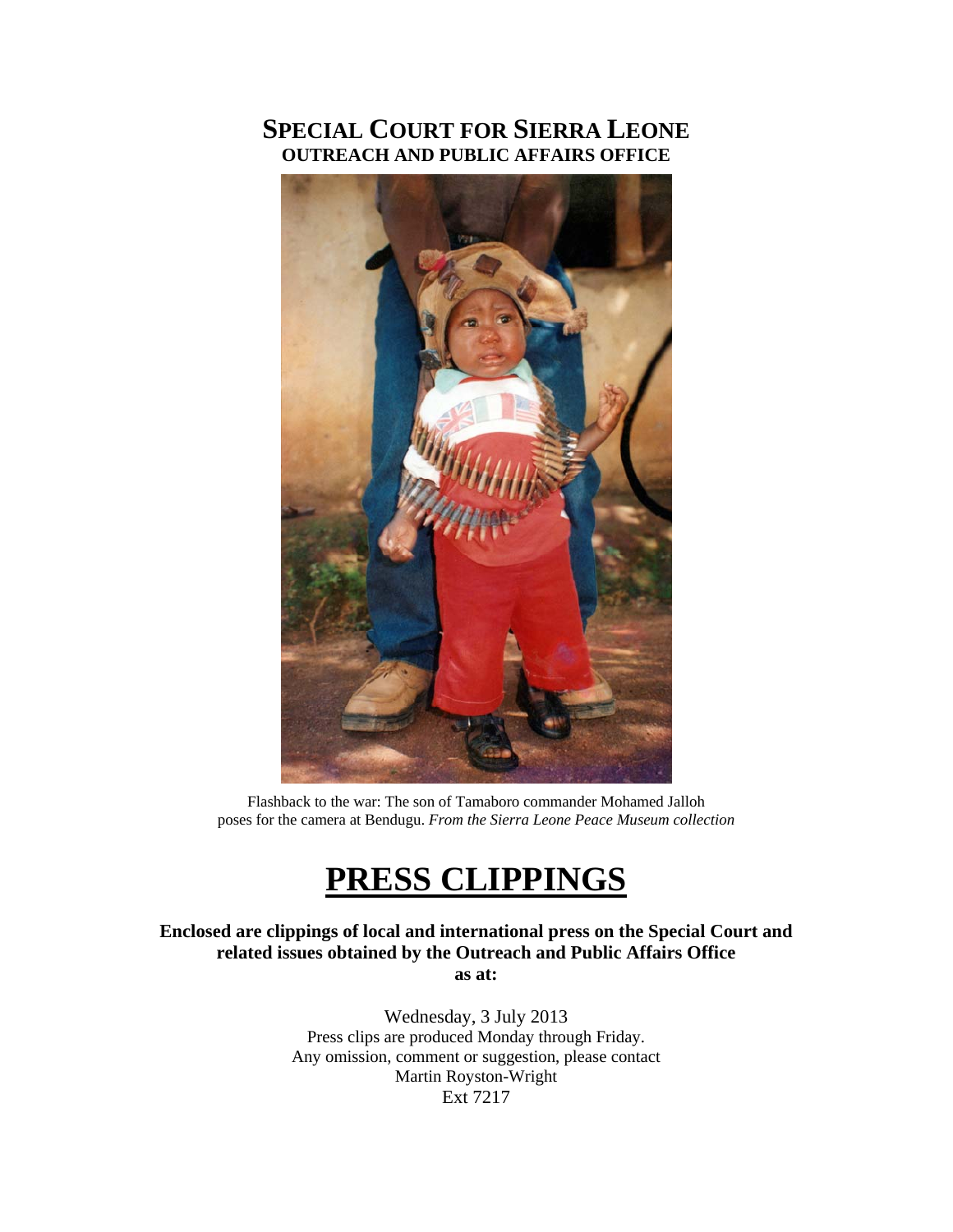| <b>International News</b>                                     |           |
|---------------------------------------------------------------|-----------|
| Guinea: High-Level Charges in 2009 Massacre / HRW             | Pages 3-4 |
| Chad Ex-Leader Habre Charged in Senegal With War Crimes / BBC | Pages 5-6 |
| Karadzic, Mladic Hold Key to ICTY's Credibility / AFP         | Pages 7-8 |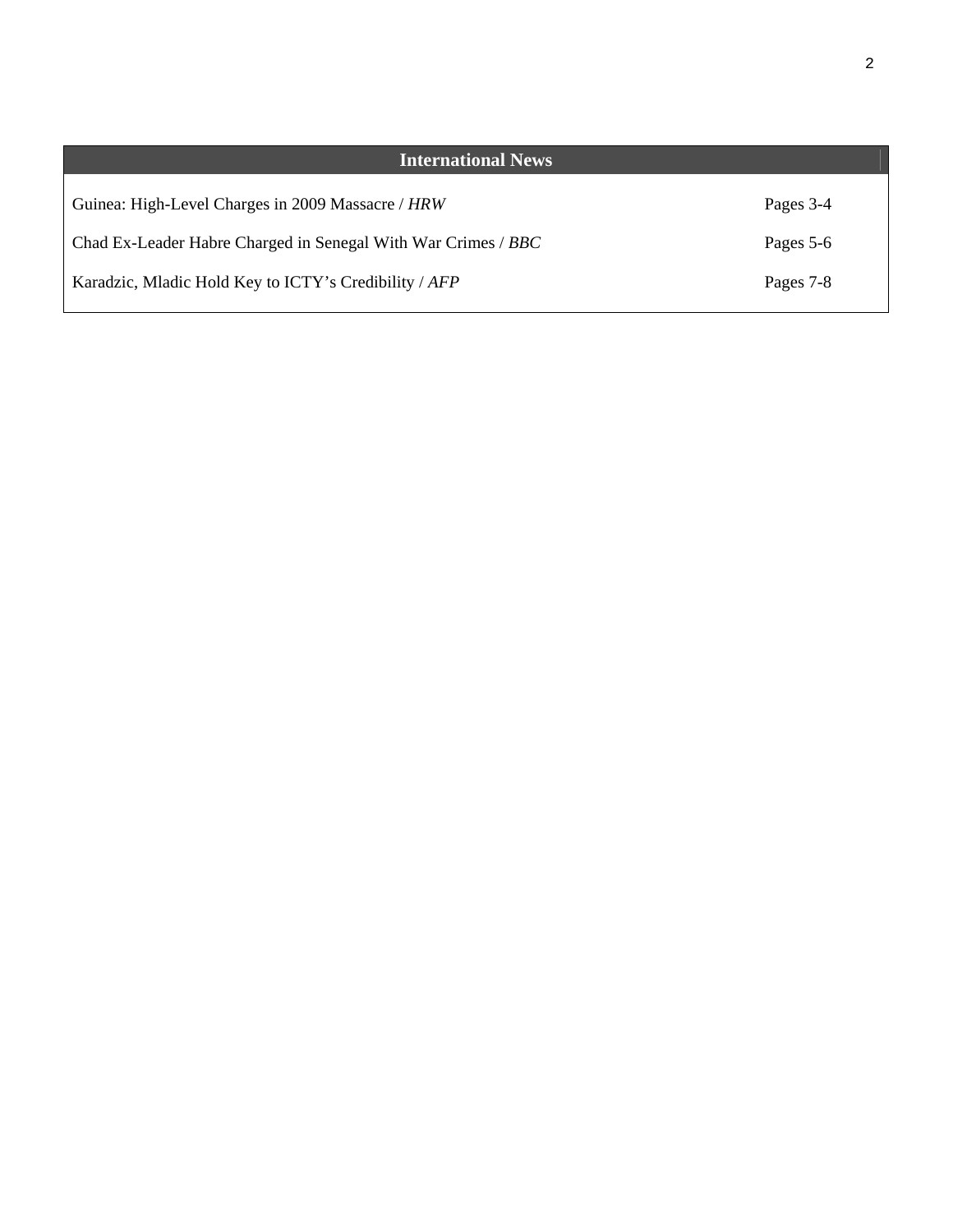#### Human Rights Watch

Wednesday, 3 July 2013 Press Release

#### **Guinea: High-Level Charges in 2009 Massacre**

Place the Accused on Leave from Government; Protect Judges, Victims

(Nairobi, July 3, 2013) – Guinea's domestic panel of judges investigating the country's 2009 stadium massacre and rapes has taken a significant step in charging a high-level suspect, who is expected to be questioned by the judges on July 4, Human Rights Watch said today. Given the potential for interference with the investigation, the government should place the suspect on leave and take additional measures to protect judges, witnesses, and victims.

The suspect, Lt. Col. Claude "Coplan" Pivi, is Guinea's minister for presidential security, a position he also held at the time of the 2009 crimes. Media reports said that Pivi was charged with murder, rape, arson, looting, destruction of buildings, and complicity. Consistent with international law, Pivi is presumed innocent unless tried and proven guilty.

"The judges took a major step for justice for the 2009 stadium massacre and rapes by filing charges against an influential, high-level official," said Elise Keppler, senior international justice counsel with Human Rights Watch. "Now Guinean officials need to show their commitment to justice by putting Pivi on leave so he won't be in a position to influence the investigation."

Pivi appeared before the judges briefly on June 28, 2013, during which time they notified him that charges had been filed. Pivi is expected to appear before the judges again on July 4, for questioning.

Human Rights Watch has extensively documented the 2009 crimes and closely followed the investigation. On September 28, 2009, several hundred members of Guinea's security forces burst into a stadium in Guinea's capital, Conakry, and opened fire on tens of thousands of opposition supporters peacefully gathered there. By late afternoon, at least 150 Guineans lay dead or dying, and dozens of women had suffered brutal sexual violence, including individual and gang rape.

Human Rights Watch, a United Nations-supported International Commission of Inquiry, and other independent human rights organizations identified Pivi as someone whose possible role in the crimes should be investigated.

"The sensitive nature of charging such a high-ranking officer brings increased risk for judges, witnesses, and victims alike," Keppler said. "The Guinean authorities need to ensure the judges, witnesses, and victims are protected against threats."

The panel of judges has made important progress in the investigation. They have interviewed more than 200 victims and charged at least 8 people, including Pivi and other high-ranking military officers.

Others charged include Guinea's minister in charge of fighting drug trafficking and organized crime, Col. Moussa Tiégboro Camara, and Col. Abdoulaye Chérif Diaby, the health minister at the time. Another key suspect the judges have charged, Lt. Abubakar "Toumba" Diakité, remains at large.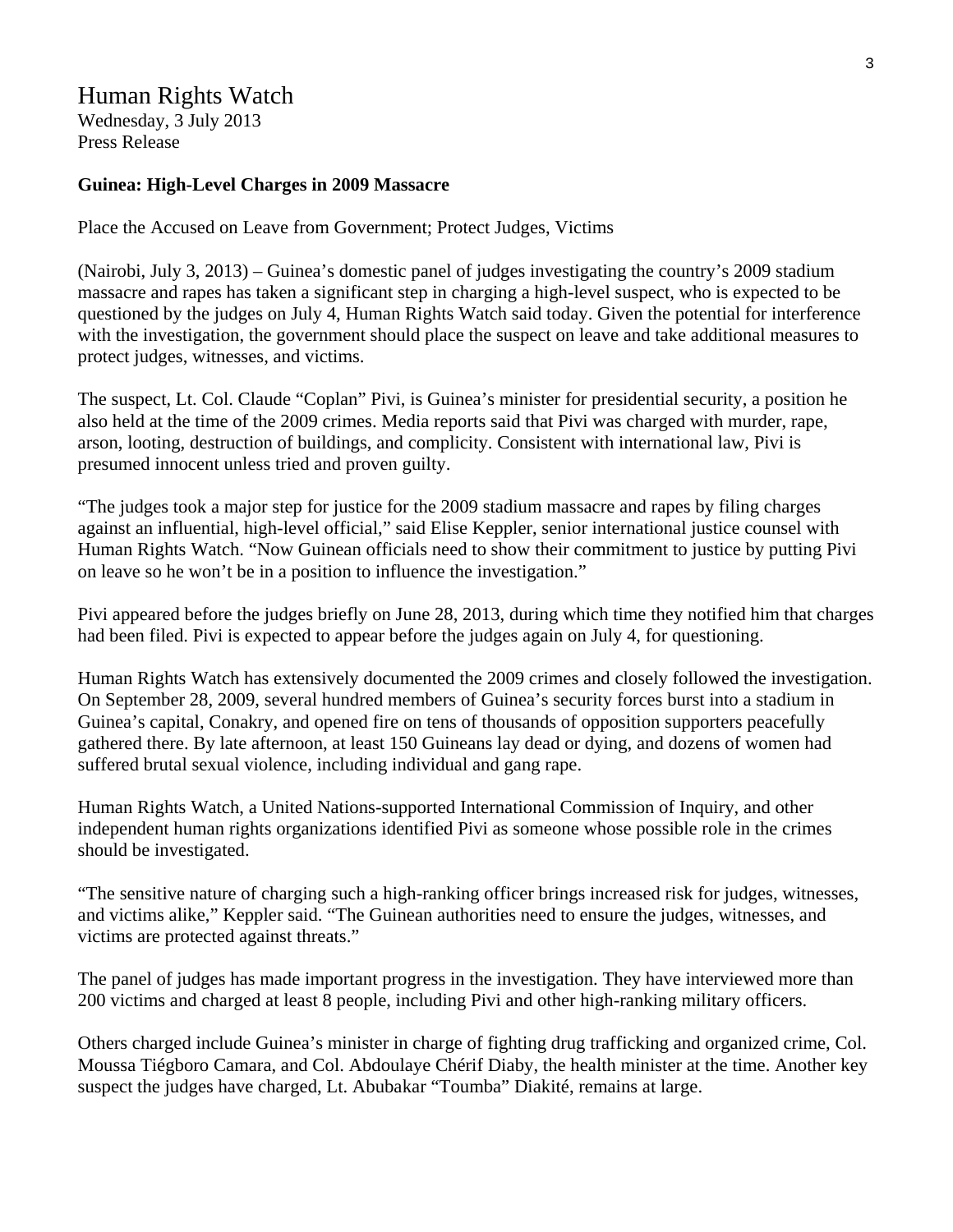However, the investigation has been plagued by lack of material support and concerns about security for the judges. The investigation has yet to be completed nearly four years later. Some suspects have already been in pretrial detention longer than the two years permitted by Guinean law.

Human Rights Watch, in December 2012, identified several key benchmarks the Guinean government should meet to support the panel to complete its investigation. They include ensuring the judges have adequate resources and security; establishing a witness and victim protection program; and resolving a two-year-old request to the government of Burkina Faso to interview Guinea's former president, Dadis Camara, who is living in that country.

The report also urged the government to place suspects on leave from government posts – namely Col. Moussa Tiégboro Camara and Lieutenant Colonel Pivi – where there is a risk they could interfere with the investigation. This is especially important given the prominent role members of the military have played in Guinean society.

On October 14, 2009, the International Criminal Court (ICC) Office of the Prosecutor confirmed that the situation in Guinea was under preliminary examination – a step that may or may not lead to the opening of an investigation. The ICC has closely monitored the situation and played a pivotal role in keeping accountability on the government's agenda, and fostering progress by regularly visiting Guinea and talking with the local media.

"Victims in Guinea are desperate to see justice for the heinous crimes of September 28, 2009, and the days immediately following," Keppler said. "Fair investigation and prosecution are essential to bring redress to the victims and to signal a definitive end to longstanding impunity for abuses by members of the security services."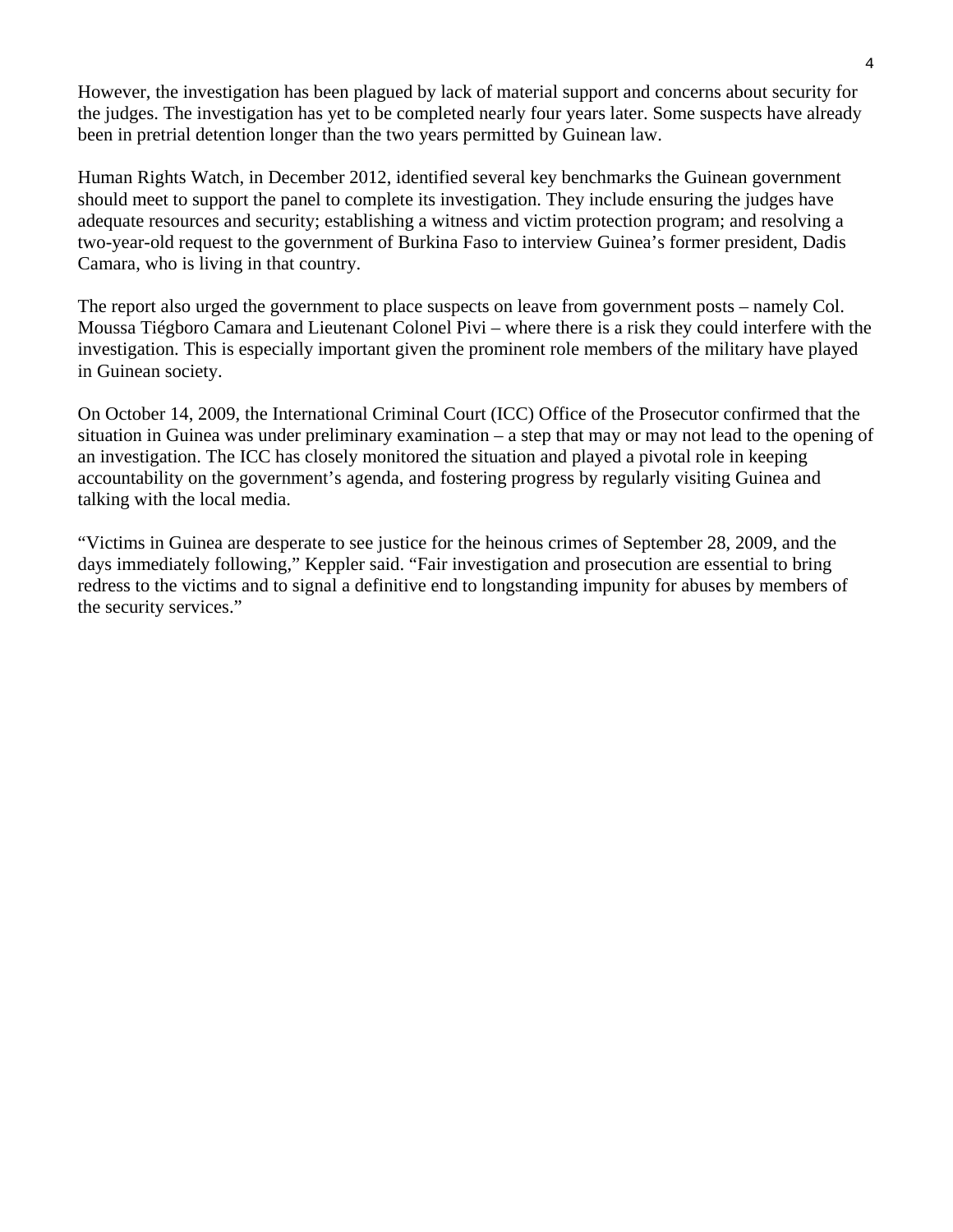#### BBC Tuesday, 2 July 2013

#### **Chad ex-leader Habre charged in Senegal with war crimes**



Chad's then-President Hissene Habre, in 1987 Hissene Habre has lived a quiet life in Dakar for more than 20 years

Chad's ex-President Hissene Habre has been charged in Senegal with war crimes, crimes against humanity and torture by a special court.

The 70 year old, who was arrested on Sunday in the Senegalese capital, Dakar, denies killing and torturing tens of thousands of his opponents.

He fled to Senegal when he was deposed after eight years in power in 1990.

Last year, the UN's International Court of Justice ordered Senegal to put him on trial or extradite him.

Mr Habre appeared before a special court set up in Senegal to investigate the allegations. He will remain in custody pending the trial.

Analysts say the case would be a milestone for African justice - representing the first time an African leader has been tried in a fellow African country on charges of crimes against humanity.

#### **'Africa's Pinochet'**

The Senegalese authorities and the African Union had for years failed to make a decision on his fate despite pressure from human rights groups.

Mr Habre and his wife kept a low profile in Dakar, where he lived in relative freedom despite being put under house arrest in 2005 - guarded by two security agents.

Senegalese MPs passed a law in December allowing a special African Union tribunal to be created in the country to try the former leader, who has been dubbed "Africa's Pinochet".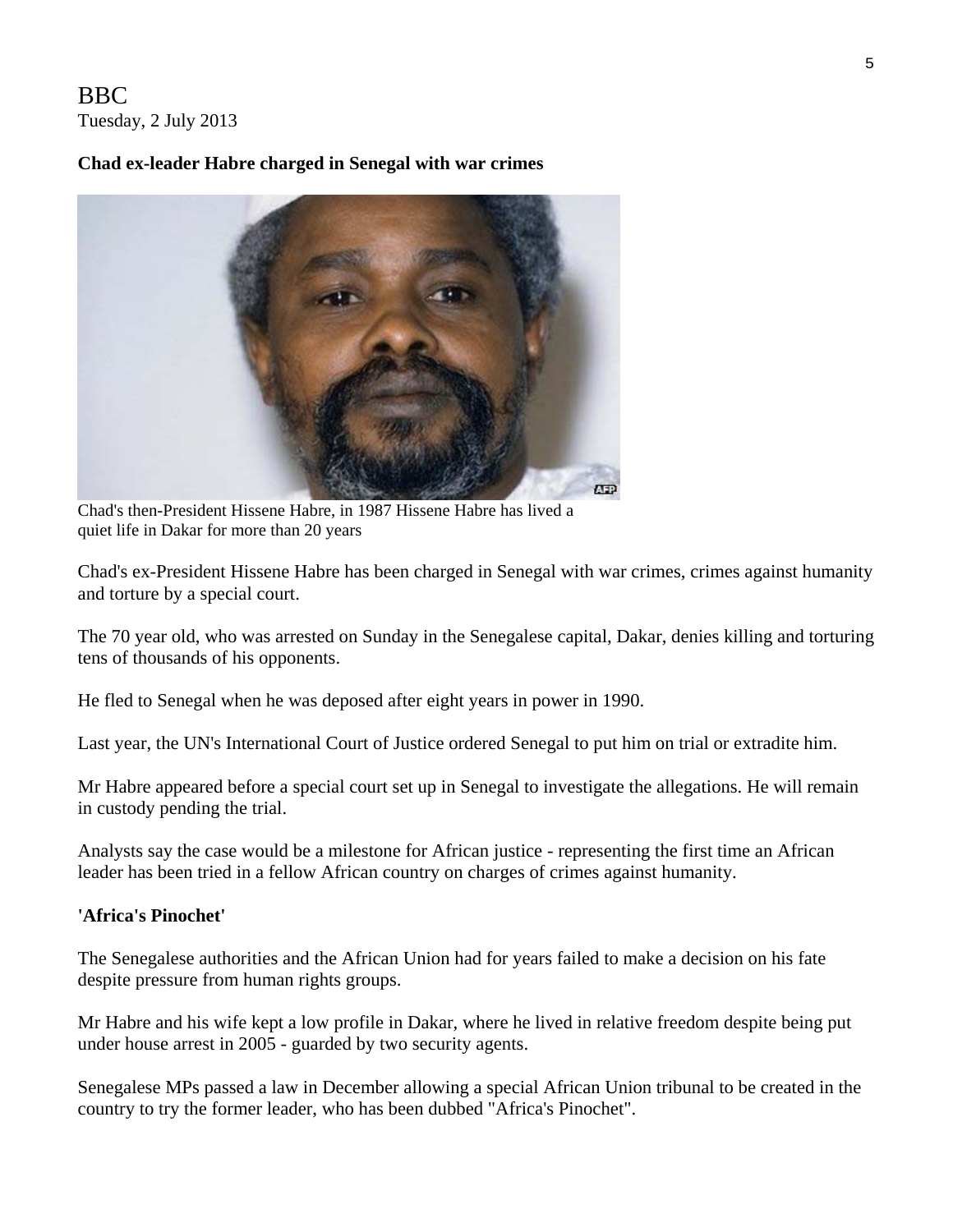The BBC's Thomas Fessy in Dakar says the official investigation will take up to 15 months before a trial can start.

The charges against him date from 1982, when Mr Habre came to power in a coup, until 1990, the year he was ousted.

Jacqueline Moudeina, a lawyer for some of his alleged victims, told the BBC that the move came as a relief to her clients who had been seeking justice for years.

Mr Habre's lawyer El-Hadji Diouf told the BBC he remained confident the truth would eventually emerge and Mr Habre would be discharged.

The former Chadian president was first indicted in Senegal in 2000 - but the country's courts ruled at the time that he could not be tried there.

His alleged victims then filed complaints under Belgium's universal jurisdiction law, which allows the country's judges to prosecute human rights offences committed anywhere in the world.

He was charged by Belgium with crimes against humanity and torture in 2005, but Senegal has refused four extradition requests.

Plans in 2011 to repatriate Mr Habre to Chad, where a court in 2008 sentenced him to death in absentia for planning to overthrow the government, were stopped following a plea from the UN.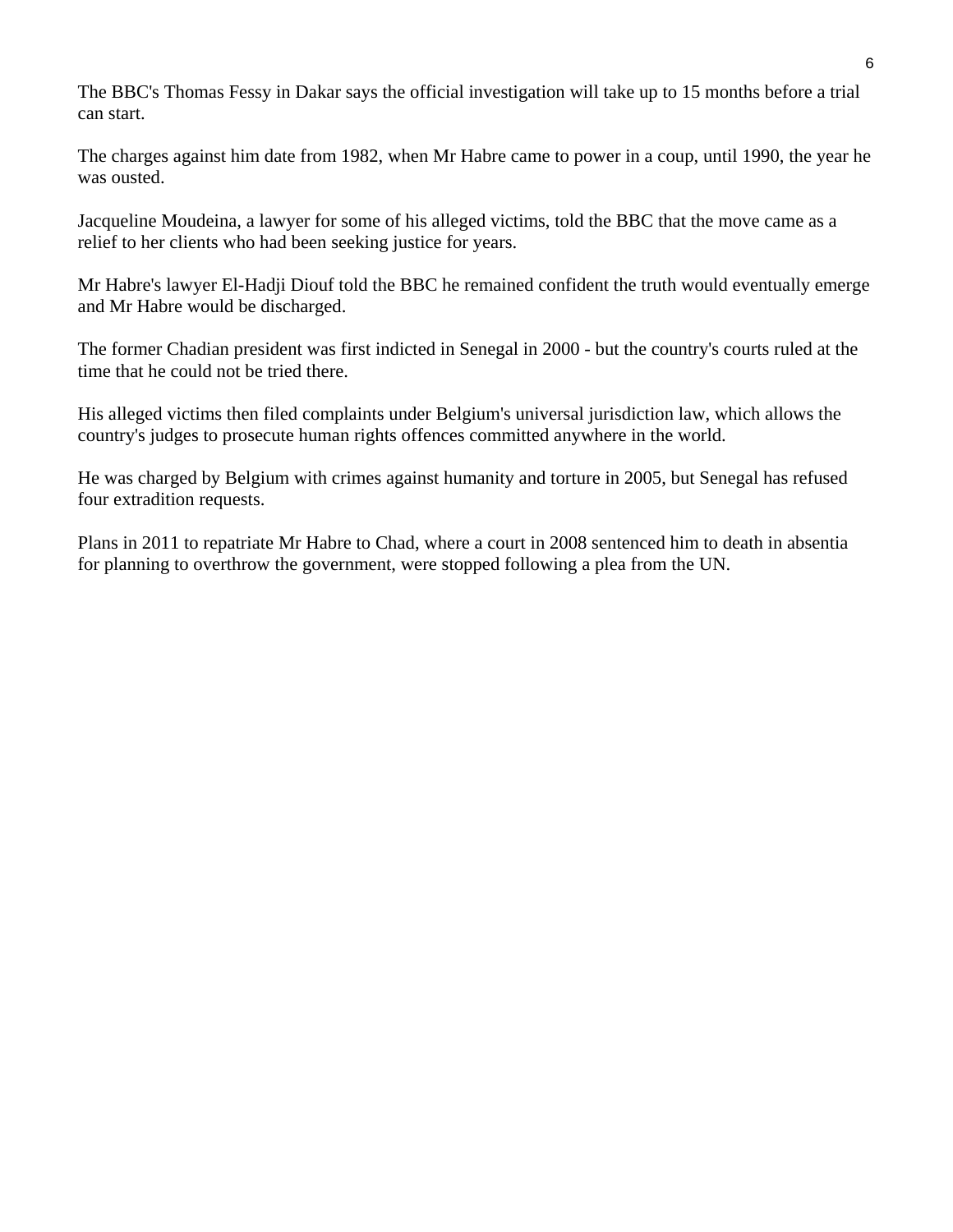## Agence France-Presse

Tuesday, 2 July 2013

#### **Karadzic, Mladic hold key to ICTY's credibility**

#### By Nicolas Delaunay/The Hague

The International Criminal Tribunal for the former Yugoslavia (ICTY), which saw some of its powers transferred to a new body in The Hague on Monday, has come under fire for a series of recent acquittals. But analysts say it will be future judgments on Bosnian Serb leader Radovan Karadzic and his army chief Ratko Mladic that will leave the longest lasting impression of the court in the minds of the public. In a rare and ferocious critique, one of the tribunal's own judges said the recent acquittal of two Croatian generals and three high-profile Serbs set an entirely new legal precedent.

Frederik Harhoff sent a letter to the president of the court, American Theodor Meron, leaked to the Danish press in June, accusing him of establishing a legal precedent in the interests of a "military elite of prominent countries", including Israel and the US.

Harhoff further claimed that Meron had pressured other judges to acquit the officers, possibly under pressure from the US.

The acquittals would mean that the highest-ranking officers were not automatically responsible for crimes committed by their subordinates, he said, adding wryly, "The American and Israeli military chiefs must be breathing a sigh of relief".

But according to Goran Sluiter, professor of international law at the University of Amsterdam, the court is still a respected source of authority, regardless of its recent decisions.

"Despite the recent debates, the ICTY remains the benchmark of international courts, because it has succeeded where all others have failed," he said, referring to the indictment of 161 suspects since 1993 for serious violations of international humanitarian law in the former republic, a feat achieved by no other tribunal.

Contacted by AFP, Meron refused to comment on the damning claims made by his fellow judge. The court's chief prosecutor Serge Brammertz questioned whether the president's continued silence on the issue was helping an already tense situation.

"I would personally consider that, in a world where communication is so important, not reacting at all to criticism was perhaps not the best way to respond," he said in an interview with AFP.

"Any form of criticism must be seen in a constructive way and become a topic for a debate," he added. Without wishing to comment directly on the Harhoff letter, he would only say that the disputes triggered by the acquittals had "surely not helped" the credibility of the tribunal.

Brammertz has said he "shared the disappointment" of victims, and had lodged an appeal to overturn the May 30 acquittals of two Serbian intelligence chiefs Jovica Stanisic and Franko Simatovic, who were accused of war crimes.